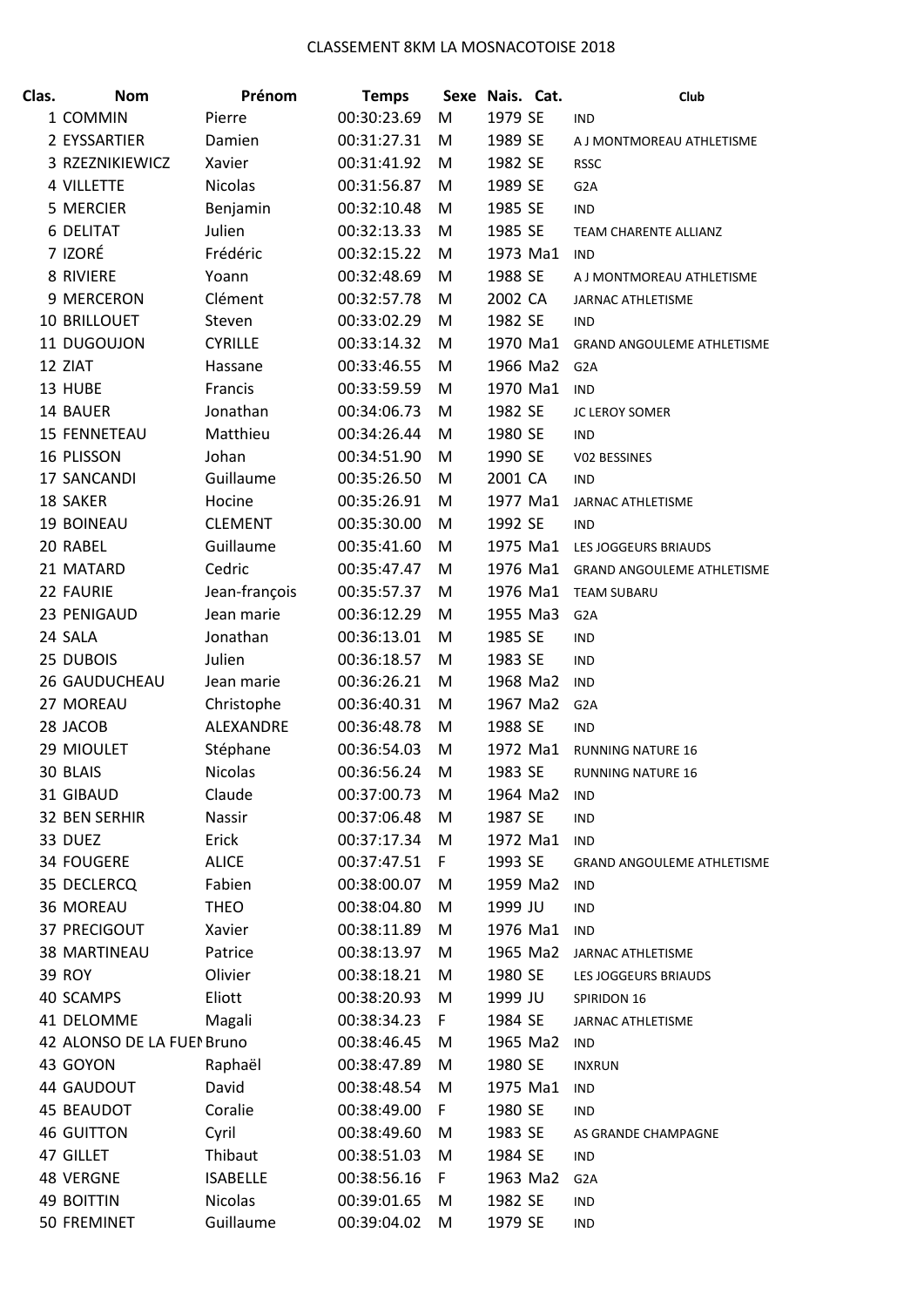| Clas.   | <b>Nom</b>          | Prénom          | <b>Temps</b> |    | Sexe Nais. Cat. | Club                        |
|---------|---------------------|-----------------|--------------|----|-----------------|-----------------------------|
|         | 51 BURTIN           | Lilly           | 00:39:11.03  | F  | 2001 CA         | <b>IND</b>                  |
|         | 52 CARTRON          | Jean-Noël       | 00:39:13.72  | M  | 1968 Ma2        | <b>IND</b>                  |
|         | 53 LALU             | Maxime          | 00:39:22.76  | M  | 1982 SE         | <b>IND</b>                  |
|         | 54 ISSARD           | Michel          | 00:39:33.22  | M  | 1958 Ma3        | <b>IND</b>                  |
|         | 55 BELOUFA          | Ishac           | 00:39:38.18  | M  | 1996 ES         | GRAND ANGOULEME ATHLETISME  |
|         | 56 MARTIN           | Cédric          | 00:39:41.29  | M  | 1975 Ma1        | <b>IND</b>                  |
|         | 57 BONNET           | <b>OLIVIER</b>  | 00:39:48.07  | M  | 1975 Ma1        | <b>IND</b>                  |
|         | 58 BONNEFOY         | Jerome          | 00:39:50.15  | M  | 1975 Ma1        | <b>IND</b>                  |
|         | <b>59 PLANCHET</b>  | <b>GHISLAIN</b> | 00:39:55.25  | M  | 1965 Ma2        | <b>IND</b>                  |
|         | <b>60 CROCHET</b>   | Pascal          | 00:40:04.18  | M  | 1966 Ma2        | JC LEROY SOMER              |
|         | 61 DOLIMONT         | Samuela         | 00:40:06.64  | F  | 1986 SE         | RAPID'OS 16                 |
|         | 62 VIGNAUD          | Mathieu         | 00:40:23.32  | M  | 1997 ES         | GRAND ANGOULEME ATHLETISME  |
|         | 63 MACOUIN          | Evelyne         | 00:40:28.29  | F  | 1963 Ma2        | <b>COGNAC AC</b>            |
|         | 64 BERSON           | Béatrice        | 00:40:34.86  | F  | 1976 Ma1        | G <sub>2</sub> A            |
|         | <b>65 CHAVEROUX</b> | <b>STEPHANE</b> | 00:40:35.65  | M  | 1975 Ma1        | <b>IND</b>                  |
|         | 66 LEVERT           | Paul            | 00:40:38.26  | M  | 2000 JU         | <b>IND</b>                  |
|         | <b>67 TROUSSART</b> | Catherine       | 00:40:52.77  | F  | 1964 Ma2        | CA PLASSAC                  |
|         | 68 DESSAIS          | Gerard          | 00:40:52.99  | M  | 1954 Ma3        | ATHLETIC CLUB ANGERIEN      |
|         | 69 DEXET            | Pierre          | 00:40:53.35  | M  | 1997 ES         | <b>IND</b>                  |
|         | 70 DEXET            | Thierry         | 00:40:53.72  | M  | 1970 Ma1        | <b>IND</b>                  |
|         | 71 VALENTIN         | Jean dominique  | 00:41:01.07  | M  | 1969 Ma1        | <b>IND</b>                  |
|         | 72 TESSERON         | Jean-Paul       | 00:41:08.49  | M  | 1971 Ma1        | <b>IND</b>                  |
|         | 73 DOUMAZANE        | Damien          | 00:41:23.40  | M  | 1992 SE         | <b>IND</b>                  |
|         | 74 CHISSADON        | Fabien          | 00:41:59.41  | M  | 1982 SE         | <b>IND</b>                  |
|         | 75 CAMPOS           | Pascal          | 00:42:10.89  | M  | 1967 Ma2        | G <sub>2</sub> A            |
|         | 76 LE FUR           | Stéphanie       | 00:42:11.65  | F  | 1973 Ma1        | G <sub>2</sub> A            |
|         | 77 BELLANGER        | Jérôme          | 00:42:18.21  | M  | 1972 Ma1        | <b>RUNNING NATURE 16</b>    |
|         | 78 RITTER           | Claudine        | 00:42:23.88  | F  | 1968 Ma2        | COGNAC AC                   |
|         | 79 BLANCHET         | Sylvain         | 00:42:25.36  | M  | 1970 Ma1        | <b>IND</b>                  |
|         | 80 AUDY             | Rudy            | 00:42:38.18  | M  | 1982 SE         | IND                         |
|         | 81 FAUPIN           | Jean-Emmanuel   | 00:42:40.70  | M  | 1965 Ma2        | <b>IND</b>                  |
|         | 82 RAVAIL           | Jérome          | 00:42:41.45  | M  | 1975 Ma1        | JC LEROY SOMER              |
|         | 83 DUPOUY           | Didier          | 00:42:45.84  | M  | 1968 Ma2        | LES JOGGEURS BRIAUDS        |
|         | 84 PIGNON           | Philipe         | 00:42:56.34  | M  | 1964 Ma2        | <b>ASPTT DIRAC</b>          |
|         | 85 DELESTRE         | Sandrine        | 00:43:13.38  | F. | 1978 Ma1        | G <sub>2</sub> A            |
|         | 86 VEVAUD           | Hervé           | 00:43:15.71  | M  | 1965 Ma2        | JC LEROY SOMER              |
|         | 87 RICHARD          | Yoann           | 00:43:18.81  | M  | 1990 SE         | <b>IND</b>                  |
|         | 88 BONNET           | Alain           | 00:43:44.52  | M  | 1965 Ma2        | SPIRIDON 16                 |
|         | 89 RENOU            | Philippe        | 00:43:53.95  | M  | 1960 Ma2        | <b>IND</b>                  |
|         | 90 JUILLET          | Anthéa          | 00:43:54.35  | F. | 2001 CA         | CA PLASSAC                  |
|         | 91 LAVOUE           | Yannick         | 00:43:58.13  | M  | 1979 SE         | <b>IND</b>                  |
|         | 92 CAGIGAL          | Romuald         | 00:44:08.91  | M  | 1978 Ma1        | <b>MOULIDARS</b>            |
|         | 93 BAUDINAUD        | Virginie        | 00:44:26.98  | F. | 1985 SE         | A J MONTMOREAU ATHLETISME   |
|         | 94 BOLTEAU          | Maurice         | 00:44:29.32  | M  | 1951 Ma3        | TROT' EN CHARENTE LIMOUSINE |
|         | 95 GASCHET          | Franck          | 00:44:29.71  | M  | 1968 Ma2        | APCD16                      |
|         | 96 VOISIN           | Jean-Marc       | 00:44:30.82  | M  | 1961 Ma2        | <b>IND</b>                  |
|         | 97 GOYON            | Flora           | 00:44:34.90  | F. | 2001 CA         | <b>JSA TRIATHLON</b>        |
|         | 98 THORAUD          | Corentin        | 00:45:06.68  | M  | 1992 SE         | IND                         |
|         | 99 NICOLLE          | Cédric          | 00:45:18.65  | M  | 1975 Ma1        | <b>IND</b>                  |
| 100 RIO |                     | Cathryn         | 00:45:29.92  | F  | 1964 Ma2        | <b>IND</b>                  |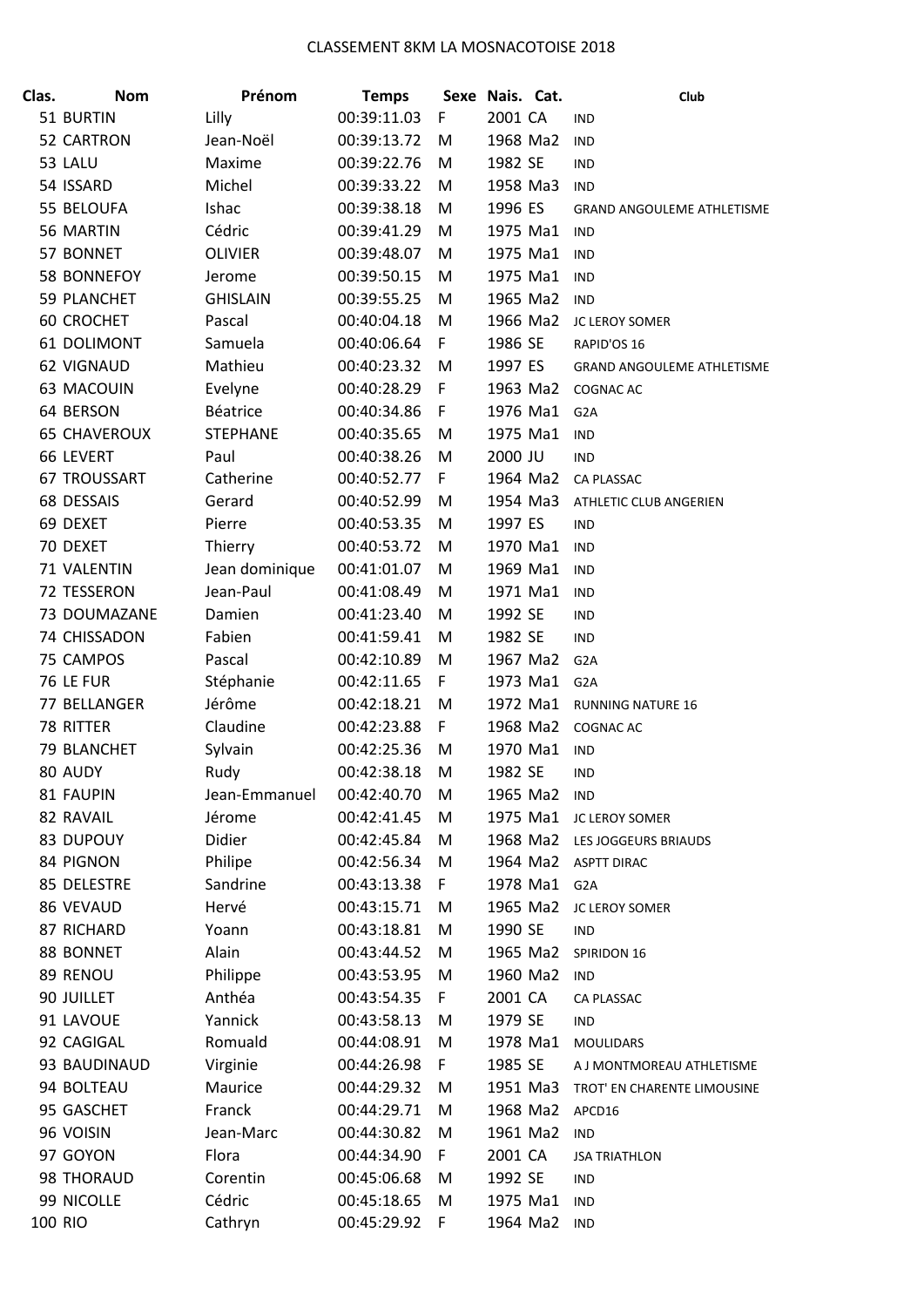| Clas. | <b>Nom</b>                   | Prénom          | <b>Temps</b> |             | Sexe Nais. Cat. |          | Club                              |
|-------|------------------------------|-----------------|--------------|-------------|-----------------|----------|-----------------------------------|
|       | 101 LABBAYE                  | Liliane         | 00:45:40.60  | F           |                 |          | 1964 Ma2 COURIR A COGNAC          |
|       | 102 GAUDOUT                  | <b>Nicolas</b>  | 00:45:40.68  | M           | 1974 Ma1        |          | <b>IND</b>                        |
|       | 103 LABBAYE                  | Bertrand        | 00:45:40.70  | M           | 1965 Ma2        |          | <b>COURIR A COGNAC</b>            |
|       | 104 POUGET                   | élodie          | 00:45:48.42  | $\mathsf F$ | 1988 SE         |          | G <sub>2</sub> A                  |
|       | 105 PATERSON                 | <b>STEWART</b>  | 00:45:53.12  | M           | 1962 Ma2        |          | <b>IND</b>                        |
|       | 106 BONNEFONT                | Xavier          | 00:46:00.05  | M           | 1979 SE         |          | <b>IND</b>                        |
|       | 107 GAUDUCHEAU               | Laurent         | 00:46:00.13  | M           | 1975 Ma1        |          | <b>TEAM T</b>                     |
|       | 108 GRIMAL                   | Jerome          | 00:46:00.50  | M           | 1971 Ma1        |          | <b>IND</b>                        |
|       | 109 JUILLARD-CONDAT Philippe |                 | 00:46:00.76  | M           | 1964 Ma2        |          | <b>IND</b>                        |
|       | <b>110 BRY</b>               | Martine         | 00:46:05.09  | F.          | 1959 Ma2        |          | CA PLASSAC                        |
|       | 111 PAGEAUD                  | Gregoire        | 00:46:09.41  | M           | 1972 Ma1        |          | <b>IND</b>                        |
|       | 112 MANEN                    | Sebastien       | 00:46:11.60  | M           | 1978 Ma1        |          | <b>IND</b>                        |
|       | 113 BALLET                   | <b>PHILIPPE</b> | 00:46:15.15  | M           | 1973 Ma1        |          | <b>IND</b>                        |
|       | 114 BOILARD                  | Virginie        | 00:46:17.87  | F           | 1988 SE         |          | <b>IND</b>                        |
|       | 115 BAUDET                   | Elodie          | 00:46:22.04  | F           | 1985 SE         |          | <b>IND</b>                        |
|       | 116 METEAU                   | <b>Bruno</b>    | 00:46:22.08  | M           | 1970 Ma1        |          | <b>IND</b>                        |
|       | 117 GALLARD                  | Jean luc        | 00:46:24.95  | M           | 1960 Ma2        |          | <b>IND</b>                        |
|       | 118 LAVERGNE                 | Aurelien        | 00:46:31.78  | M           | 1979 SE         |          | <b>IND</b>                        |
|       | 119 BRETON                   | Eric            | 00:46:36.50  | M           | 1968 Ma2        |          | <b>IND</b>                        |
|       | 120 BARREAUD                 | Héric           | 00:46:45.18  | M           | 1952 Ma3        |          | <b>IND</b>                        |
|       | 121 PIDANCE                  | Célia           | 00:46:46.15  | F.          | 1993 SE         |          | <b>IND</b>                        |
|       | 122 CHAMOULAUD               | Séverine        | 00:46:47.24  | F           | 1973 Ma1        |          | <b>IND</b>                        |
|       | 123 MORIN                    | Franck          | 00:46:50.62  | M           | 1982 SE         |          | <b>IND</b>                        |
|       | 124 MERCIER                  | Séverine        | 00:46:55.71  | F           | 1981 SE         |          | <b>IND</b>                        |
|       | 125 MARSAULT                 | <b>DANY</b>     | 00:46:56.19  | F           | 1964 Ma2        |          | <b>IND</b>                        |
|       | 126 HARMAND                  | Lory            | 00:47:03.85  | F           | 1983 SE         |          | <b>IND</b>                        |
|       | <b>127 DURIEUX</b>           | Sébastien       | 00:47:04.58  | M           | 1981 SE         |          | <b>AGATHE &amp; PAUL</b>          |
|       | 128 HARMAND                  | Jérémy          | 00:47:04.73  | ${\sf M}$   | 1983 SE         |          | <b>IND</b>                        |
|       | 129 GAUDOUT                  | Sabrina         | 00:47:07.99  | F           | 1980 SE         |          | <b>IND</b>                        |
|       | 130 DELKACI                  | Stephane        | 00:47:11.06  | M           | 1967 Ma2        |          | <b>IND</b>                        |
|       | 131 LECLERC                  | Gilles          | 00:47:11.46  | M           | 1959 Ma2        |          | <b>JSA TRIATHLON</b>              |
|       | 132 HAYS                     | Fabrice         | 00:47:22.59  | M           | 1974 Ma1        |          | <b>TEAM T</b>                     |
|       | 133 DESMORTIER               | Christophe      | 00:47:27.78  | M           |                 |          | 1971 Ma1 AS GRANDE CHAMPAGNE      |
|       | 134 VILLEDARY                | <b>SYLVIE</b>   | 00:47:29.65  | F           |                 | 0 SE     | LES JOGGEURS BRIAUDS              |
|       | 135 GOUPILLAT                | Vincent         | 00:47:30.40  | M           |                 | 1967 Ma2 | <b>CAPCHA</b>                     |
|       | 136 BONNIN                   | Clémence        | 00:47:33.56  | F           | 1995 SE         |          | <b>BADMINTON SAINT-SORNIN</b>     |
|       | 137 CAILLAUD                 | Pascaline       | 00:47:34.97  | F           |                 | 1976 Ma1 | <b>IND</b>                        |
|       | 138 BESSON                   | Xavier          | 00:47:41.49  | M           | 1983 SE         |          | <b>CS HENNESSY</b>                |
|       | 139 RAMBEAU                  | Emmanuel        | 00:47:42.12  | M           | 1976 Ma1        |          | <b>IND</b>                        |
|       | 140 VERGNES                  | Ingrid          | 00:47:48.08  | F.          | 1975 Ma1        |          | <b>IND</b>                        |
|       | 141 VALY                     | Pierrick        | 00:48:09.38  | M           | 1986 SE         |          | <b>IND</b>                        |
|       | 142 DE FUISSEAUX             | <b>Nicolas</b>  | 00:48:09.82  | M           | 1983 SE         |          | <b>IND</b>                        |
|       | 143 PETIT                    | Patrice         | 00:48:16.03  | M           | 1971 Ma1        |          | <b>IND</b>                        |
|       | 144 JAUMARD                  | Pascal          | 00:48:32.26  | M           | 1962 Ma2        |          | LES JOGGEURS BRIAUDS              |
|       | 145 SATGÉ                    | Bernadette      | 00:48:38.60  | F           | 1963 Ma2        |          | <b>COGNAC AC</b>                  |
|       | 146 DE FUENTES               | Géraldine       | 00:48:47.59  | F.          | 1973 Ma1        |          | Jogging Club Châteauneuf          |
|       | 147 SAUVAGE                  | Jean yves       | 00:48:49.21  | M           | 1978 Ma1        |          | <b>IND</b>                        |
|       | 148 CORRE                    | <b>BERTRAND</b> | 00:48:50.48  | M           | 1977 Ma1        |          | <b>GRAND ANGOULEME ATHLETISME</b> |
|       | 149 GUILBERT                 | Sebastien       | 00:48:56.54  | M           | 1973 Ma1        |          | <b>IND</b>                        |
|       | 150 SOULET                   | Laurent         | 00:49:01.04  | M           | 1967 Ma2        |          | <b>IND</b>                        |
|       |                              |                 |              |             |                 |          |                                   |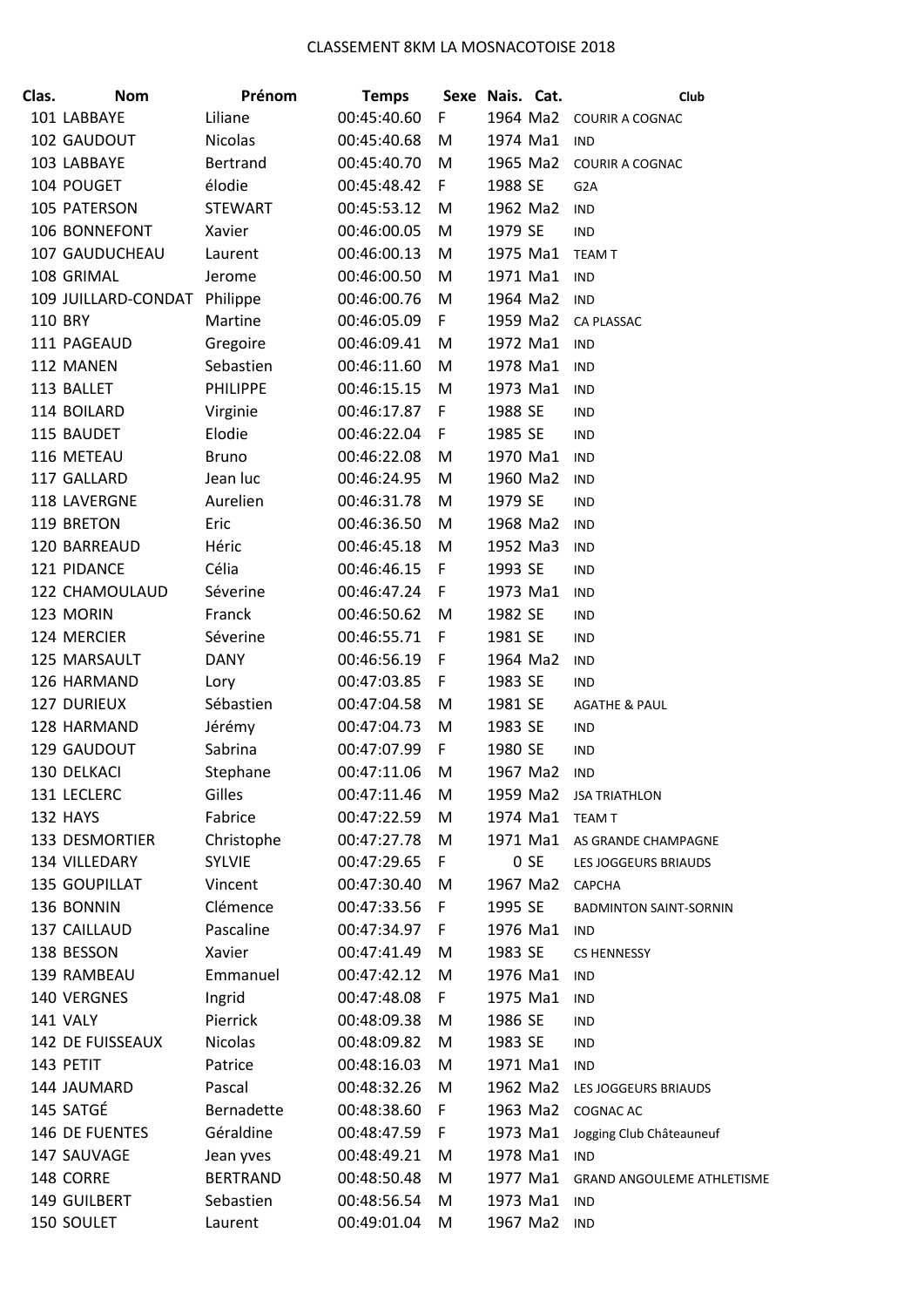| Clas. | <b>Nom</b>                   | Prénom          | <b>Temps</b> |     | Sexe Nais. Cat. |          | Club                              |
|-------|------------------------------|-----------------|--------------|-----|-----------------|----------|-----------------------------------|
|       | 151 DELAGE                   | Damien          | 00:49:08.83  | M   | 1985 SE         |          | <b>IND</b>                        |
|       | 152 DEBARD                   | Julien          | 00:49:23.38  | M   | 1985 SE         |          | <b>IND</b>                        |
|       | 153 DEBARD                   | Loic            | 00:49:26.49  | M   | 1975 Ma1        |          | <b>IND</b>                        |
|       | 154 MONADIER                 | Benoit          | 00:49:34.42  | M   | 1977 Ma1        |          | <b>IND</b>                        |
|       | <b>155 DAVIAUX</b>           | Anne-laure      | 00:49:40.99  | F.  | 1982 SE         |          | <b>IND</b>                        |
|       | 156 EL FALLAOUI              | Abder           | 00:50:01.66  | M   | 1967 Ma2        |          | JC LEROY SOMER                    |
|       | 157 CHAUVET                  | Christelle      | 00:50:02.57  | F   | 1984 SE         |          | TROT' EN CHARENTE LIMOUSINE       |
|       | 158 CHEMINADE                | Herve           | 00:50:19.88  | M   | 1968 Ma2        |          | GRAND ANGOULEME ATHLETISME        |
|       | 159 SAUVAGE                  | Muriel          | 00:50:28.94  | F   | 1979 SE         |          | <b>IND</b>                        |
|       | 160 RABEL                    | Emmanuelle      | 00:50:32.32  | F   | 1979 SE         |          | LES JOGGEURS BRIAUDS              |
|       | 161 VIOLETTE                 | Nathalie        | 00:50:38.32  | -F  | 1977 Ma1        |          | <b>COURIR A COGNAC</b>            |
|       | 162 QUIDET                   | Helene          | 00:50:55.41  | F   | 1963 Ma2        |          | <b>IND</b>                        |
|       | 163 VALDENAIRE               | <b>FREDERIC</b> | 00:51:13.19  | M   | 1967 Ma2        |          | <b>IND</b>                        |
|       | 164 LAMBRECHT                | Amandine        | 00:51:24.80  | F   | 1983 SE         |          | <b>IND</b>                        |
|       | <b>165 NONY</b>              | Laurent         | 00:51:40.63  | M   | 1980 SE         |          | <b>IND</b>                        |
|       | 166 GRANET                   | Julien          | 00:51:43.56  | M   | 1987 SE         |          | CA PLASSAC                        |
|       | 167 BRY                      | Patrick         | 00:52:17.06  | M   | 1957 Ma3        |          | <b>IND</b>                        |
|       | 168 DANGLADE                 | Evelyne         | 00:52:27.62  | F   | 1958 Ma3        |          | PASS J'AIME COURIR                |
|       | <b>169 BOIS</b>              | Charlotte       | 00:52:37.13  | F   | 1985 SE         |          | <b>IND</b>                        |
|       | 170 FORTIN                   | Samuel          | 00:52:37.96  | M   | 1979 SE         |          | <b>IND</b>                        |
|       | 171 BOUTIN                   | Jean-jacques    | 00:52:40.82  | M   | 1966 Ma2        |          | <b>IND</b>                        |
|       | 172 DECROIX                  | Cendrine        | 00:52:48.65  | F   | 1981 SE         |          | LES JOGGEURS BRIAUDS              |
|       | 173 BARJOU                   | Aurélie         | 00:52:57.72  | F   | 1987 SE         |          | <b>IND</b>                        |
|       | 174 BLAINEAU                 | Valérie         | 00:53:01.09  | F   | 1967 Ma2        |          | JARNAC ATHLETISME                 |
|       | 175 MICHENEAU                | Didier          | 00:53:02.17  | M   | 1967 Ma2        |          | <b>IND</b>                        |
|       | 176 DANEDE                   | Emeline         | 00:53:16.34  | F   | 1986 SE         |          | LES JOGGEURS BRIAUDS              |
|       | 177 GREZILLER                | Jacky           | 00:53:28.92  | M   | 1967 Ma2        |          | <b>IND</b>                        |
|       | 178 GREZILLER                | Alexandre       | 00:53:28.97  | M   | 2001 CA         |          | <b>IND</b>                        |
|       | 179 BOIS                     | Elodie          | 00:53:29.36  | F   | 1978 Ma1        |          | <b>IND</b>                        |
|       | 180 BOURZEIX                 | Cécile          | 00:53:30.39  | F   | 1981 SE         |          | LES JOGGEURS BRIAUDS              |
|       | 181 ROTHON                   | Nathalie        | 00:53:42.77  | - F | 1967 Ma2        |          | <b>IND</b>                        |
|       | 182 LEFORT                   | Sandra          | 00:53:45.76  | F   | 1974 Ma1        |          | <b>IND</b>                        |
|       | 183 MANEN                    | Astrid          | 00:53:48.23  | -F  | 1975 Ma1        |          | <b>IND</b>                        |
|       | 184 GAUDY                    | Cécilia         | 00:53:54.60  | F   | 1975 Ma1        |          | <b>COGNAC AC</b>                  |
|       | 185 DOMIN                    | CAMILLE         | 00:54:02.41  | F   | 1993 SE         |          | <b>IND</b>                        |
|       | 186 MORIN                    | Maxime          | 00:54:03.48  | M   | 1992 SE         |          | IND                               |
|       | 187 RIVET                    | Isabelle        | 00:54:17.37  | F   | 1961 Ma2        |          | <b>IND</b>                        |
|       | <b>188 CHETANEAU</b>         | Emilie          | 00:54:17.55  | F   | 1983 SE         |          | <b>IND</b>                        |
|       | 189 BAURREAU                 | Erika           | 00:54:25.73  | F   | 1983 SE         |          | <b>IND</b>                        |
|       | 190 MOREAU                   | Patrice         | 00:54:31.36  | M   | 1950 Ma3        |          | <b>JSA TRIATHLON</b>              |
|       | 191 PERARD                   | <b>Blandine</b> | 00:54:39.98  | F   |                 | 1967 Ma2 | <b>GRAND ANGOULEME ATHLETISME</b> |
|       | 192 SURBIER                  | Adeline         | 00:54:45.52  | F   | 1985 SE         |          | <b>ES LINARS</b>                  |
|       | 193 ALLIOT                   | Emilien         | 00:54:46.78  | M   | 1987 SE         |          | IND                               |
|       | 194 BOURINET BERTRAN Liliane |                 | 00:54:58.62  | F.  | 1955 Ma3        |          | G <sub>2</sub> A                  |
|       | 195 BERTRAND                 | Philippe        | 00:54:59.20  | M   | 1961 Ma2        |          | CENT BORNARDS CHARENTAIS          |
|       | 196 TEMPLIER                 | Chantal         | 00:55:01.96  | F.  | 1978 Ma1        |          | <b>IND</b>                        |
|       | 197 FEDON                    | Laetitia        | 00:55:02.98  | F   | 1993 SE         |          | <b>GRAND ANGOULEME ATHLETISME</b> |
|       | 198 SEURU                    | Carole          | 00:55:31.46  | F   | 1978 Ma1        |          | <b>IND</b>                        |
|       | 199 MOREAU                   | Sebastien       | 00:55:31.48  | M   | 1987 SE         |          | <b>IND</b>                        |
|       | 200 URIA                     | Patrice         | 00:55:33.10  | M   | 1971 Ma1        |          | <b>IND</b>                        |
|       |                              |                 |              |     |                 |          |                                   |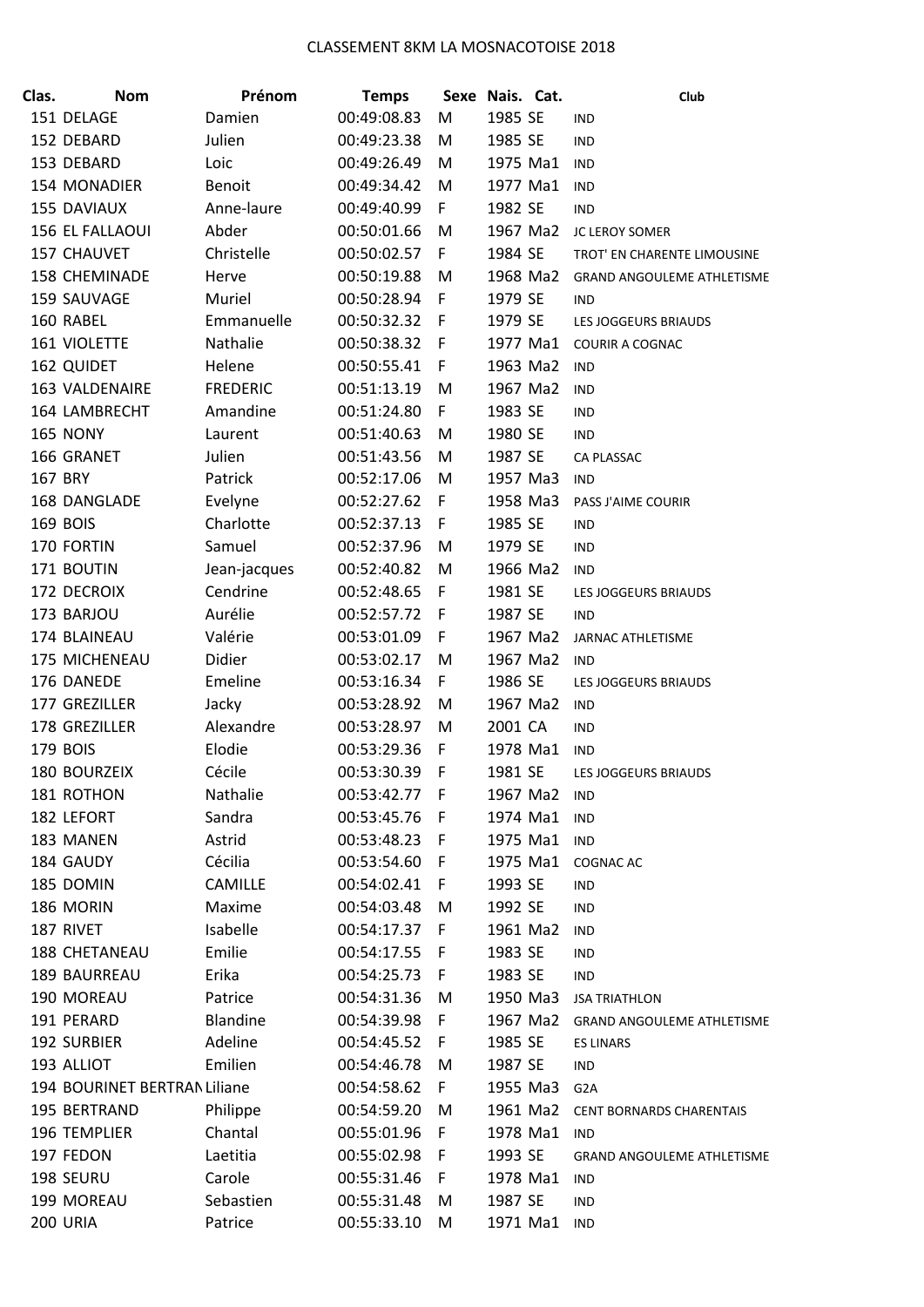| Clas. | <b>Nom</b>                   | Prénom            | <b>Temps</b>  |     | Sexe Nais. Cat. |          | Club                        |
|-------|------------------------------|-------------------|---------------|-----|-----------------|----------|-----------------------------|
|       | 201 THOMAS                   | Emilie            | 00:55:33.15   | F   | 1986 SE         |          | <b>IND</b>                  |
|       | 202 GODICHAUD                | Aurelien          | 00:55:33.22   | M   | 1979 SE         |          | <b>IND</b>                  |
|       | 203 GODET                    | Joannick          | 00:55:42.13   | F   | 1978 Ma1        |          | <b>IND</b>                  |
|       | 204 ROLLIN                   | Hubert            | 00:55:42.87   | M   | 1969 Ma1        |          | <b>JC LEROY SOMER</b>       |
|       | 205 VALEAU                   | Laurine           | 00:55:43.96   | F   | 1993 SE         |          | <b>IND</b>                  |
|       | 206 PERRAUT VANACKEI Héloise |                   | 00:55:46.65 F |     | 1970 Ma1        |          | <b>IND</b>                  |
|       | 207 PAILLETTE                | Virginie          | 00:55:50.17 F |     | 1966 Ma2        |          | JC CHATEAUNEUF              |
|       | 208 ARSICAUD                 | Gregory           | 00:56:19.73   | M   | 1981 SE         |          | <b>IND</b>                  |
|       | 209 LOUINEAU                 | Jessica           | 00:56:19.93   | F   | 1984 SE         |          | <b>IND</b>                  |
|       | <b>210 BOIS</b>              | Mathieu           | 00:56:29.97   | M   | 1977 Ma1        |          | <b>IND</b>                  |
|       | 211 CADUC                    | Vanessa           | 00:56:42.32 F |     | 1975 Ma1        |          | ASPA                        |
|       | 212 GAGNAIRE                 | <b>CHRISTELLE</b> | 00:57:00.95 F |     | 1972 Ma1        |          | <b>CA PLASSAC</b>           |
|       | 213 GOMEZ BOCK               | Melissa           | 00:57:04.45   | F   | 1981 SE         |          | <b>IND</b>                  |
|       | 214 LECHENE                  | <b>Bastien</b>    | 00:57:17.80   | M   | 1989 SE         |          | APCD16                      |
|       | 215 FAUPIN                   | Mélanie           | 00:57:18.97 F |     | 1991 SE         |          | G <sub>2</sub> A            |
|       | 216 FAURIE                   | Aurélie           | 00:57:24.56 F |     | 1982 SE         |          | TEAM SUBARU                 |
|       | 217 COGNALOTO                | Sandrine          | 00:57:25.04   | F   | 1976 Ma1        |          | <b>IND</b>                  |
|       | 218 DUCHADEAU                | Marc              | 00:57:37.60   | M   | 1959 Ma2        |          | <b>IND</b>                  |
|       | 219 WESSEL-FERNANDE Karla    |                   | 00:57:48.88   | F   | 1977 Ma1        |          | <b>IND</b>                  |
|       | 220 RUPEYRON                 | Amandine          | 00:57:56.24   | F   | 1975 Ma1        |          | APCD16                      |
|       | 221 PARVERY                  | Alain             | 00:58:00.19   | M   |                 |          | 1973 Ma1 VARS SPORT LOISIRS |
|       | 222 FAVARD                   | Eric              | 00:58:01.93   | M   | 1965 Ma2        |          | APCD16                      |
|       | 223 RIVIERE                  | Gilles            | 00:58:02.93   | M   | 1960 Ma2        |          | A J MONTMOREAU ATHLETISME   |
|       | 224 BOITTIN                  | Céline            | 00:58:03.22   | F   | 1981 SE         |          | <b>IND</b>                  |
|       | 225 RIVIERE                  | Dominique         | 00:58:06.87   | M   | 1970 Ma1        |          | <b>IND</b>                  |
|       | 226 PELLETIER                | <b>JORIS</b>      | 00:58:18.98   | M   | 1990 SE         |          | <b>IND</b>                  |
|       | 227 CASTAING                 | Damien            | 00:58:27.56   | M   | 1986 SE         |          | <b>IND</b>                  |
|       | 228 BELMER                   | Marie-Ange        | 00:58:29.11   | F   | 1976 Ma1        |          | <b>IND</b>                  |
|       | 229 LEVEQUE                  | Laetitia          | 00:58:30.11   | F   | 1974 Ma1        |          | <b>IND</b>                  |
|       | 230 VAZELLE                  | Grégory           | 00:58:31.42   | M   | 1972 Ma1        |          | <b>IND</b>                  |
|       | 231 BATTISTELLA              | Pauline           | 00:58:54.96   | F   | 1985 SE         |          | <b>IND</b>                  |
|       | 232 VALENTI                  | Marie-claire      | 00:58:57.45 F |     | 1967 Ma2        |          | <b>IND</b>                  |
|       | 233 FAURE                    | Barbara           | 00:58:58.14 F |     | 1989 SE         |          | APCD16                      |
|       | 234 HIEGEL                   | Lucile            | 00:59:00.47 F |     | 1981 SE         |          | <b>IND</b>                  |
|       | 235 BOURDON                  | Elodie            | 00:59:00.98 F |     | 1981 SE         |          | <b>IND</b>                  |
|       | 236 GONIN                    | Caroline          | 00:59:08.86 F |     | 1976 Ma1        |          | COURIR A COGNAC             |
|       | 237 GUILLON-INVERNIZZ Fanny  |                   | 00:59:16.47 F |     | 1981 SE         |          | <b>IND</b>                  |
|       | 238 GUILBERT                 | Mikael            | 00:59:17.29   | M   | 1978 Ma1        |          | <b>IND</b>                  |
|       | 239 LOUASSIER                | Frederic          | 00:59:19.47   | M   | 1972 Ma1        |          | <b>IND</b>                  |
|       | 240 PINAUD LOUASSIER Anne    |                   | 00:59:19.49   | F   | 1974 Ma1        |          | <b>IND</b>                  |
|       | 241 DEZIER                   | Michel            | 00:59:23.54   | M   | 1950 Ma3        |          | LES JOGGEURS BRIAUDS        |
|       | 242 DEMARTIN                 | Pierre            | 00:59:31.24   | M   |                 | 1951 Ma3 | COURVOISIER JOGGING CLUB    |
|       | 243 BOUHOUR                  | Stephane          | 00:59:34.24   | M   | 1957 Ma3        |          | <b>IND</b>                  |
|       | 244 CHEVALERIAS              | Cyrille           | 00:59:44.65   | M   | 1971 Ma1        |          | <b>IND</b>                  |
|       | 245 PASQUIER                 | <b>JULIE</b>      | 00:59:52.47   | F   | 1983 SE         |          | <b>IND</b>                  |
|       | 246 RAFFRAY                  | Caroline          | 00:59:52.65   | F   | 1974 Ma1        |          | <b>IND</b>                  |
|       | 247 LESCORAIL                | Christian         | 01:00:06.60   | M   | 1964 Ma2        |          | <b>IND</b>                  |
|       | 248 ROTHON                   | Marion            | 01:00:11.36   | F   | 1987 SE         |          | <b>IND</b>                  |
|       | 249 CHARTIER                 | Véronique         | 01:00:23.50   | - F | 1973 Ma1        |          | JC LEROY SOMER              |
|       | 250 MOREAU                   | Clara             | 01:00:29.37 F |     | 2001 CA         |          | <b>JSA TRIATHLON</b>        |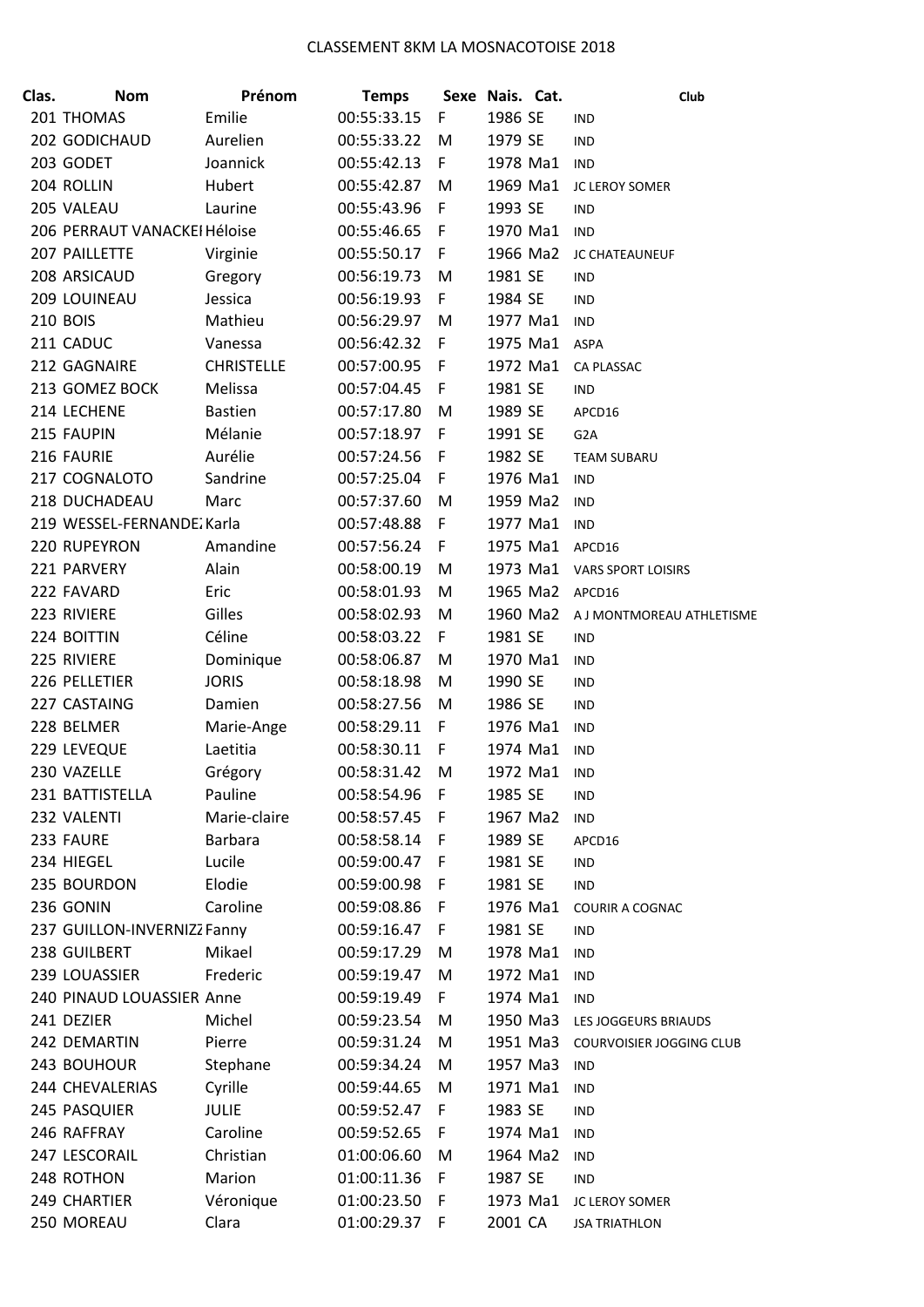| Clas. | <b>Nom</b>            | Prénom          | <b>Temps</b> |   | Sexe Nais. Cat. | Club                              |
|-------|-----------------------|-----------------|--------------|---|-----------------|-----------------------------------|
|       | 251 RICHARD           | Corinne         | 01:00:30.62  | F | 1974 Ma1        | <b>IND</b>                        |
|       | 252 RICHARD           | Pascal          | 01:00:30.75  | M | 1965 Ma2        | <b>IND</b>                        |
|       | 253 AUGUSTE           | Françoise       | 01:00:30.95  | F | 1964 Ma2        | <b>JSA TRIATHLON</b>              |
|       | 254 LANDRIAUD         | Bérangère       | 01:00:31.90  | F | 1979 SE         | AVENTURE RUNNING SEGONZAC         |
|       | 255 MERCADE           | <b>Bertrand</b> | 01:00:32.12  | M | 1980 SE         | IND                               |
|       | 256 LAVAUD            | Sandrine        | 01:00:34.97  | F | 1980 SE         | <b>IND</b>                        |
|       | 257 GAILLEDRAT        | Damien          | 01:00:35.71  | M | 1984 SE         | <b>IND</b>                        |
|       | 258 LEGLAND           | David           | 01:00:43.88  | M | 1969 Ma1        | <b>GRAND ANGOULEME ATHLETISME</b> |
|       | 259 NEULET            | Dylan           | 01:00:45.46  | M | 2001 CA         | <b>IND</b>                        |
|       | 260 VANACKERE         | Justine         | 01:00:45.85  | F | 2002 CA         | <b>IND</b>                        |
|       | 261 TEXIER            | Emilie          | 01:00:59.93  | F | 1980 SE         | PROGRESSION ZERO                  |
|       | 262 ANTONA            | Magali          | 01:01:32.22  | F | 1974 Ma1        | <b>IND</b>                        |
|       | 263 GONCZY            | Veronique       | 01:01:40.33  | F | 1968 Ma2        | <b>IND</b>                        |
|       | 264 LAPIOS            | Caroline        | 01:01:41.51  | F | 1983 SE         | <b>IND</b>                        |
|       | 265 BUISSON           | Sylvie          | 01:01:43.83  | F | 1973 Ma1        | AVENTURE RUNNING SEGONZAC         |
|       | 266 MURGUET           | Annie           | 01:01:45.65  | F | 1960 Ma2        | RUNTOGETHER NONTRON               |
|       | 267 CHAUVEAU          | Gaëlle          | 01:02:01.74  | F | 1976 Ma1        | <b>IND</b>                        |
|       | 268 BACLE             | Christelle      | 01:02:07.22  | F | 1977 Ma1        | <b>IND</b>                        |
|       | <b>269 CHEBROUX</b>   | Virginie        | 01:02:07.28  | F | 1978 Ma1        | <b>IND</b>                        |
|       | 270 PAYEN             | Stephanie       | 01:02:15.34  | F | 1976 Ma1        | <b>IND</b>                        |
|       | 271 PERAUD            | Malory          | 01:02:19.37  | F | 1973 Ma1        | <b>IND</b>                        |
|       | 272 GRALL             | Alain           | 01:02:37.90  | M | 1957 Ma3        | <b>IND</b>                        |
|       | 273 GARREAU           | Estelle         | 01:02:59.64  | F | 1974 Ma1        | JC LEROY SOMER                    |
|       | 274 MICHENET          | Nathalie        | 01:02:59.69  | F | 1980 SE         | <b>JC LEROY SOMER</b>             |
|       | 275 GUICHARD          | Anaëlle         | 01:03:03.59  | F | 1981 SE         | G <sub>2</sub> A                  |
|       | 276 WIESNER           | <b>NADEGE</b>   | 01:03:26.12  | M | 1971 Ma1        | <b>IND</b>                        |
|       | 277 ROCHETA           | CORALIE         | 01:03:26.48  | F | 1989 SE         | <b>CAPCHA</b>                     |
|       | 278 LETARD            | Ophelie         | 01:03:37.67  | F | 1986 SE         | <b>IND</b>                        |
|       | 279 PELLETANT         | Aurélie         | 01:04:03.45  | F | 1986 SE         | APCD16                            |
|       | <b>280 BOULESTEIX</b> | Josette         | 01:04:03.46  | F | 1960 Ma2        | APCD16                            |
|       | 281 JARDRY            | Isabelle        | 01:04:06.89  | F | 1962 Ma2        | G <sub>2</sub> A                  |
|       | 282 GUILLEBAUD        | Maryline        | 01:04:11.59  | F | 1958 Ma3        | <b>IND</b>                        |
|       | 283 FALGAS            | Johan           | 01:04:48.55  | M | 1985 SE         | <b>IND</b>                        |
|       | 284 CONDEMINE         | Hélène          | 01:04:57.63  | F | 1979 SE         | <b>IND</b>                        |
|       | 285 SAUZEREAU         | Christophe      | 01:05:00.56  | M | 1970 Ma1        | <b>IND</b>                        |
|       | 286 MENERET           | <b>Bruno</b>    | 01:05:00.63  | M | 1966 Ma2        | <b>IND</b>                        |
|       | 287 DELAGE            | Gerald          | 01:05:12.29  | M | 1978 Ma1        | <b>IND</b>                        |
|       | 288 FIACZYK           | Antoine         | 01:05:57.89  | M | 1987 SE         | <b>IND</b>                        |
|       | 289 FLACZYK           | Catherine       | 01:05:57.99  | F | 1976 Ma1        | <b>IND</b>                        |
|       | 290 DUMONT            | Anne claire     | 01:06:01.80  | F | 1983 SE         | <b>IND</b>                        |
|       | 291 CASTAGNET         | Carole          | 01:06:25.22  | F | 1981 SE         | <b>IND</b>                        |
|       | 292 JARRETON          | Nadine          | 01:06:25.65  | F | 1961 Ma2        | <b>IND</b>                        |
|       | 293 CREACHCADEC       | Tiphaine        | 01:06:26.01  | F | 1982 SE         | <b>IND</b>                        |
|       | 294 TORRES            | Yann            | 01:06:26.52  | M | 1972 Ma1        | <b>IND</b>                        |
|       | 295 CHAMBAUD          | Sophie          | 01:06:27.40  | F | 1965 Ma2        | <b>COGNAC EXTREME AVENTURE</b>    |
|       | 296 LETALON           | Virginie        | 01:07:24.65  | F | 1977 Ma1        | <b>IND</b>                        |
|       | 297 FORTIN            | Edwige          | 01:07:47.21  | F | 1980 SE         | <b>IND</b>                        |
|       | 298 DAGNAS            | Annick          | 01:08:31.96  | F | 1957 Ma3        | GRAND ANGOULEME ATHLETISME        |
|       | 299 BIROT             | Sandra          | 01:08:34.31  | F | 1978 Ma1        | <b>IND</b>                        |
|       | 300 ROUGIER           | Vincent         | 01:08:34.36  | M | 1971 Ma1        | <b>IND</b>                        |